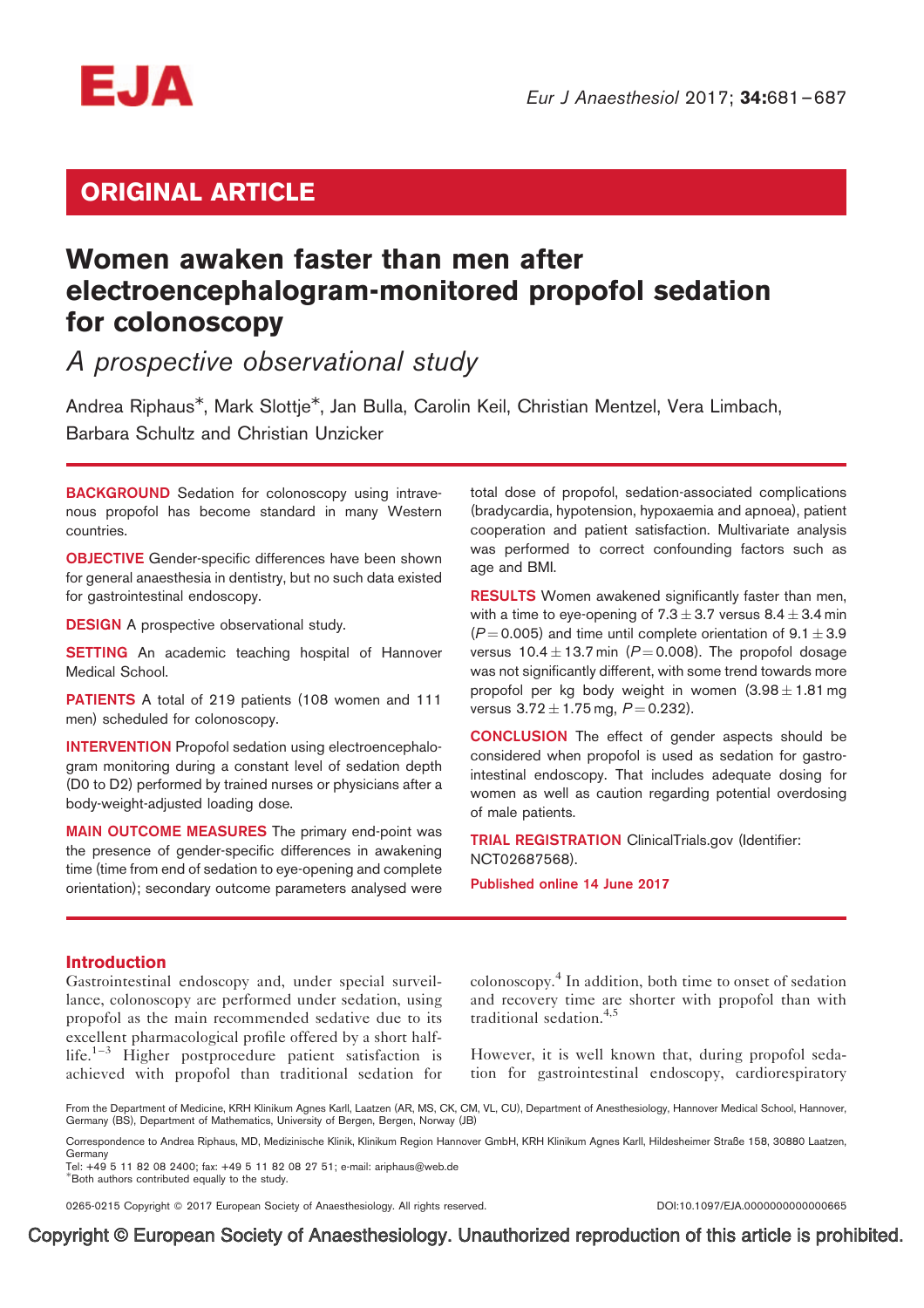side-effects may occur in up to 11% of patients regarding hypoxaemia and 12.5% regarding hypotension in association with colonoscopy.<sup>4,5</sup> Therefore, monitoring of the vital signs [e.g. heart rate (HR), blood pressure (BP) and oxygen saturation] is required by many national guidelines on sedation for gastrointestinal endo- $\sum_{n=1}^{\infty}$  To date, extended monitoring devices (e.g. capnography or neuromonitoring using the bispectral index or electroencephalography) have not been recommended routinely for gastrointestinal endoscopy. $1-3$ However, a first trial of our working group has shown that more effective titration of propofol dose associated with faster patient recovery under a continuous sedation stage of D0 to D2 can be achieved in the context of endoscopic retrograde cholangiopancreatography  $(ERCP).$ <sup>8</sup>

There is some data regarding gender differences for propofol dose and recovery time when comparing men and women,  $9,10$  showing that women might need a higher dose of sedative for general anaesthesia due to faster recovery times, but no data exist on gender differences when using propofol with an intermittent bolus injection technique for different gastrointestinal procedures.

The aim of the current study was to examine whether the extent of gender differences in the recovery time after sedation with propofol during colonoscopy may be detected by the use of electroencephalogram (EEG) monitoring.

#### Patients and methods

This was a prospective observational trial. Patient enrolment started in May 2014 and was concluded in June 2016. Patients aged more than 18 years who were scheduled for colonoscopy for diagnostic and therapeutic colonoscopy at our department were eligible for the study. For all patients, demographic and clinical data as well as risk factors for sedation, such as age, height, weight, BMI, alcohol and/or nicotine abuse, American Society of Anesthesiologists' (ASA) physical status and Mallampati classification were recorded (Table 1).

Patients from whom informed consent could not be obtained due to an emergency situation (lower gastrointestinal bleeding), patients with ASA class 4 or 5, those with pre-existing hypoxaemia (SpO<sub>2</sub> $\leq$ 90%), hypotension  $(SBP < 90 \text{ mmHg})$  or bradycardia  $(HR < 50 \text{ bpm})$ before the beginning of the procedure, as well as pregnant women and patients aged less than 18 years, were excluded.

Ethical approval for this study (Ethical Committee No. 4439-12) was provided by the Ethical Committee of the Medical Faculty Ruhr University Bochum, Bochum, Germany (Chairperson Prof Dr M. Zenz) on 16 January 2013. The study was also registered at ClinicalTrials.gov (Identifier: NCT02687568).

|                            | Men, $n = 111$<br><b>Mean</b> | <b>SD</b> | Women, $n = 108$<br><b>Mean</b> | <b>SD</b> | P         | <b>Effect</b> |
|----------------------------|-------------------------------|-----------|---------------------------------|-----------|-----------|---------------|
| Age (years)                | 64.8                          | 15.1      | 66.9                            |           | 16.0.204  | $-0.099$      |
| Height (cm)                | 175.9                         | 6.4       | 164.1                           | 6.8       | .001      | 1.793         |
| Weight (kg)                | 82.5                          | 15.75     | 70.1                            |           | 15.3 .001 | 0.459         |
| BMI ( $\text{kg m}^{-2}$ ) | 26.6                          | 4.7       | 26.0                            |           | 5.4 .065  | 0.144         |
|                            | $\mathbf n$                   |           | n                               | P         |           | <b>Effect</b> |
| Alcohol abuse              | 13                            |           | $\overline{4}$                  | .041      |           | 0.291         |
| Nicotine abuse             | 24                            |           | 19                              | .499      |           | 0.775         |
| ASA                        |                               |           |                                 |           |           |               |
| 1                          | 45                            |           | 37                              |           |           |               |
| $\overline{2}$             | 55                            |           | 63                              | .421      |           | 0.090         |
| 3                          | 11                            |           | 8                               |           |           |               |
| Mallampati                 |                               |           |                                 |           |           |               |
| ı                          | 34                            |           | 36                              |           |           |               |
| Ш                          | 68                            |           | 69                              | .246      |           | 0.118         |
| Ш                          | 9                             |           | 3                               |           |           |               |

ASA, American Society of Anesthesiologists' physical status. Bold values signifies statistically significant.

All patients were monitored for clinical signs of respiratory abnormalities. HR, pulse oximetry and ECG changes in patients with known heart disease were continuously assessed. Noninvasive BP measurement was measured automatically at 3-min intervals. Any abnormal events detected on pulse oximetry, pulse rate or BP measurements were crosschecked for any mechanical issues related to devices and sensors. A small preamplifier and a unit for analysis and display of EEG data were used (Narcotrend; MT MonitorTechnik, Bad Bramstedt, Germany) to assure a predefined sedation level in all patients. The EEG was recorded by means of three selfadhesive ECG electrodes placed on the forehead of the patient. The system performed automated analysis of EEG segments of 20-s durations (20-s epochs). After extensive artefact analysis, the EEG epochs are automatically classified by multivariate statistical procedures by using a scale from A (awake) to F (very deep sleep) with  $14$  substages<sup>11</sup> (adopted from a visual EEG classification system proposed by Kugler<sup>12</sup>). The algorithm includes adaptations for age-related EEG changes from childhood to old age and was developed by one of the coauthors (BS).<sup>11</sup> Validation studies have shown that the Narcotrend provides an accurate assessment of hypnotic depth compared with conventional EEG analysis during propofol sedation.13,14 Before the current study, this device was used during 85 interventional endoscopic procedures, and the sedation levels D0 to D2 (moderately deep sleep according to  $Krugler<sup>12</sup>$  were found to be optimal in regard to patient tolerance and avoidance of cardiorespiratory side-effects.<sup>13</sup> EEG monitoring was used in this trial, as it enables more effective titration of propofol dosage for sedation during endoscopy, which had already been shown by our working group in a randomised trial when used for ERCP.<sup>8</sup> Therefore, EEG stages D0 to D2 were also considered the target levels in the current trial. Adjusting the level of deep sedation or anaesthesia to a predefined EEG value is

Eur J Anaesthesiol 2017; 34:681–687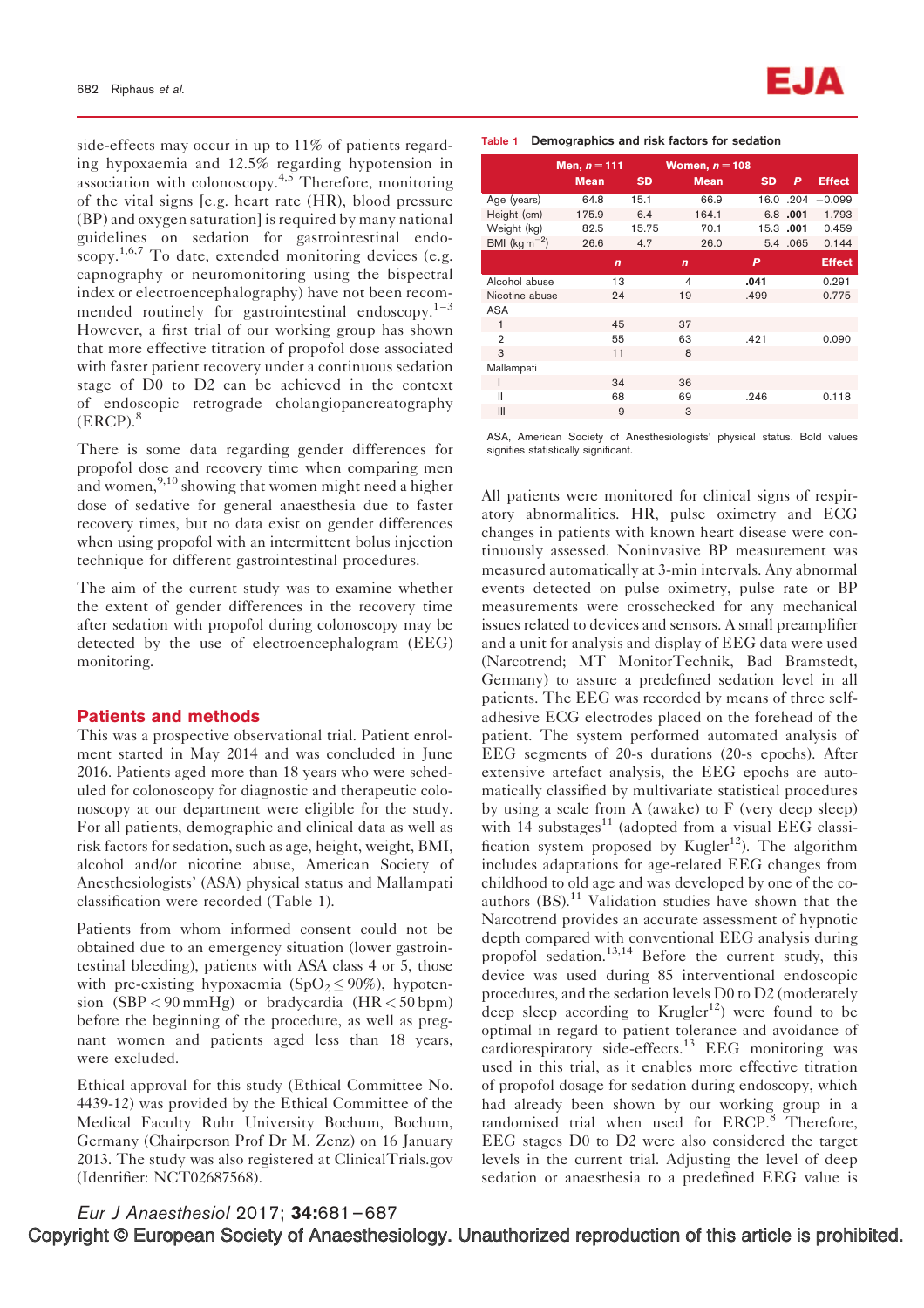often associated with a time delay of 20 to  $145 s<sup>15</sup>$  In addition, trials have determined that the Narcotrend monitor cannot properly determine the transition from alertness to unconsciousness.<sup>16,17</sup> The use of propofol sedation often leads to a level of deep sedation (defined as respiratory function mildly restricted, according to the ASA).<sup>1,6</sup> Therefore, all our patients were evaluated clinically before a decision for propofol injection was made to ensure that stages of deep sedation were not exceeded because of the known time lag to translate variable plasma concentrations into a detectable EEG signal. The level of general anaesthesia, defined by the ASA as spontaneous breathing inadequate, orotracheal intubation or laryngeal mask necessary was not the target in our patients, who all breathed spontaneously.

A non-anaesthesiologist sedation technique with intermittent propofol bolus injections reflecting the most commonly used sedation regimen for gastrointestinal endoscopy (performed by an independent physician experienced in intensive care and resuscitation or a trained nursing staff depending on daily availability) was applied to achieve and maintain an adequate level of sedation defined as a Narcotrend stage of D0 to D2. All patients received, independent of their sex, a loading dose of propofol (Propofol 1%; Fresenius Kabi, Bad Homburg, Germany) adjusted to body weight (40 mg at  $\langle 70 \text{ kg}$  body weight or 60 mg at  $\geq 70 \text{ kg}$  body weight) given before the endoscopic procedure started. In patients of advanced age or with pre-existing co-morbidities, lower initial propofol doses were given (e.g. 20 mg). After the initial administration of sedatives, an adequate sedation level was maintained by the injections of repeated doses of propofol (10 to 20 mg). All vital signs, including BP, oxygen saturation and pulse rate were checked before administering any sedative medication.

The duration of the procedure was defined as the time between administration of the first dose of propofol and withdrawal of the endoscope from the mouth. Patient cooperation during endoscopy was rated by the endoscopist on a numerical analogue scale (1 to 10) at the end of the procedure. The time until the patient opened the eyes for the first time after endoscopy was recorded, as well the time when patients attained full recovery. At this stage, they were asked to rate their satisfaction with the sedation on a numerical analogue scale (1 to 10) and were then discharged from the endoscopy unit to an inpatient ward.

The primary outcome parameter was the mean recovery time (eye opening and full orientation) after sedation in stage D0 to D2 using EEG monitoring.

The secondary outcome measures were: incidence of hypoxaemia (defined as a decrease of  $SpO<sub>2</sub>$  to  $\lt{90\%}$ ); further vital parameters such as apnoea (no breathing activity on capnography for >15 s), bradycardia (HR < 50 bpm) or hypotension (SBP < 90 mmHg) and

any need for assisted ventilation (as an unwanted complication). Patients' satisfaction and cooperation were rated by an independent observer after the procedure.

The sample size calculation was performed using the primary end-point, the mean recovery time after sedation in stage D0 to D2 using EEG monitoring (Narcotrend) considering gender differences. The case number of patients was determined using a nomogram<sup>18</sup> as  $85$ patients in each group. The aim was to achieve statistical significance when comparing both groups of patients using the  $t$  test at a power of 95% with a two-sided significance level of  $P$  less than 0.05. To compensate for expected protocol violations or drop-outs, 100 patients were included in each group.

## Statistical analysis

We report mean and SD for continuous data and absolute as well as relative frequencies for categorical data. For comparisons of two (unpaired) groups, the  $t$  test/Welch's test was used if the normality hypothesis could not be rejected by the Shapiro–Wilk test. For non-Gaussian samples, preference was given to the Wilcoxon– Mann–Whitney test. In the case of group comparisons of categorical data, we applied Fisher's exact test. We investigated whether the group effect remained significant when taking the potential effect of additional covariates (ASA physical status, BMI, propofol dosage per kg body weight, alcohol abuse) into account. The modelling approach chosen for this analysis was an analysis of covariance (ANCOVA) and multiple regression type model for categorical and numerical covariates, respectively. For all tests, we considered a two-tailed P value of less than 5% statistically significant.

For all between-group comparisons, we report the respective effect sizes as well. More precisely, for continuous data, we provide Cohen's  $d$  and Cliff's  $\delta$  for Gaussian samples and samples violating the normality assumption, respectively. In the categorical case, we calculated the effect size in terms of odds ratios for  $2 \times 2$  frequency tables, and used the  $\Phi$  coefficient for tables of higher dimension. We carried out all statistical analysis with R 3.1.2 (www.r-project.org).

# **Results**

A total of 224 patients were enrolled into the study. However, three patients dropped out for a technical reason (no electrode signal), and two patients dropped out for medical reasons (hypoxaemia after propofol sedation during colonoscopy or a procedural complication). Data from 219 patients (111 men and 108 women) were evaluated (Fig. 1).

Demographic and clinical data as well as risk factors for sedation for men and women are shown in Table 1. The study population age for men was  $64.8 \pm 15.1$  years and  $66.9 \pm 16.0$  years for women. The only differences among

Copyright © European Society of Anaesthesiology. Unauthorized reproduction of this article is prohibited. Eur J Anaesthesiol 2017; 34:681–687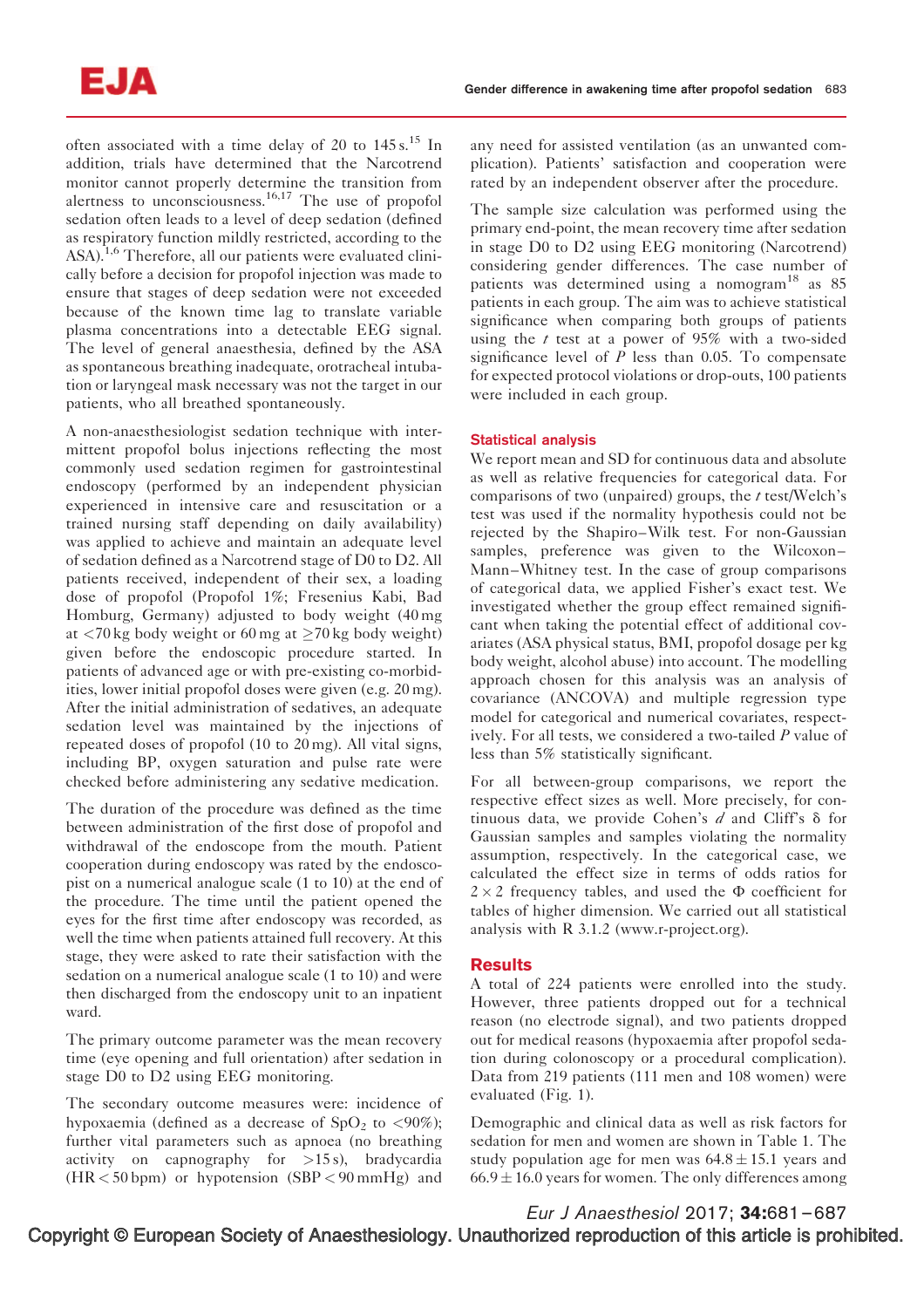

the quantitative variables were height and weight, which were expected. The BMI values were similar in both gender groups. For qualitative variables, only the proportion of alcohol abuse differed slightly with gender, which was also expected.<sup>19</sup> ASA physical status, Mallampati score and nicotine abuse were similar in men and women. The durations of the procedure and of the sedation were also similar. The total amount of propofol required for each patient was expressed in mg and proportional to the body weight (propofol in mg per kg body weight). Also, with regard to both the total amount of propofol and the amount of propofol proportional to body weight required per procedure, there were no statistically significant differences between women and men (Table 2). The average dose of propofol proportional to the body weight was higher for women.

The results of the primary end-points, comparing the time required until eye opening and orientation, respectively, for men and women, are shown in Table 3. On average, men needed  $8.4 \pm 3.4$  min for eye opening, whereas women required only  $7.3 \pm 3.7$  min. For orientation, the results were similar; men needed  $10.4 \pm 3.7$  min but women only  $9.1 \pm 3.9$  min. For both variables, the difference between men and women was significant ( $P < 0.01$ ). The difference between men and women remained significant when including the covariates ASA physical status, BMI, propofol dosage per kg body weight, and alcohol abuse, age, height and weight into an ANCOVA or multiple regression type model (data not shown). The response variables (time until eye opening/orientation) were log-transformed in order not to violate the normality hypothesis.

The level of sedation measured in terms of propofol per kg of body weight had no significant effect on the time until eye opening, but is significant at the 5% level for the time until orientation. However, the gender effect remains highly significant in both cases, and the effect size of the gender effect does not change significantly.

The variables BMI, height and weight had a significant effect when included as secondary covariate for the time until eye opening as the response variable. Moreover, BMI, propofol per kg, height and weight showed a significant effect when included as secondary covariate for the time until orientation as response variable. Nevertheless, in all cases the gender effect remained significant, and the effect size did not change substantially.

Regarding the secondary end-points (hypoxaemia, hypotension and bradycardia), as well as patient cooperation and patient satisfaction, no differences were observed between men and women (Tables 4 and 5).

# **Discussion**

To what extent gender-specific factors should be considered in sedation or anaesthesia is currently the subject of only a few studies, mainly focused on surgical procedures.9,10,20 However, this approach is particularly important with regard to individualised therapy of patients, which, in addition to age and BMI, increasingly also takes gender into account to adapt to the needs of men and women.

The aim of the current study was to examine if and to what extent gender differences in the recovery time from propofol sedation during colonoscopy may be detected by the use of EEG monitoring to maintain a constant level of sedation. As expected and previously reported in other studies,  $19,21$  men and women in our trial differed in height and weight and the rate of alcohol abuse, which differed slightly also in our trial in favour of the men, but neither affected the gender findings nor was a predictive factor.

The main difference between male and female patients detected in our trial was a significantly shorter time to

#### Table 2 Descriptive statistics of procedures

|                                 | Men, $n = 111$ |       |             | Women, $n = 108$ |      |  |
|---------------------------------|----------------|-------|-------------|------------------|------|--|
|                                 | <b>Mean</b>    |       | <b>Mean</b> |                  |      |  |
| Procedure time (min)            | 25.4           | 13.0  | 24.9        | 10.9             | .695 |  |
| Sedation duration (min)         | 23.8           | 13.9  | 23.2        | 12.3             | .911 |  |
| Total propofol dose (mg)        | 301.1          | 140.7 | 275.2       | 128.1            | .135 |  |
| Propofol dose $(mg \, kg^{-1})$ | 3.72           | l.75  | 3.98        | 1.81             | .232 |  |

Eur J Anaesthesiol 2017; 34:681–687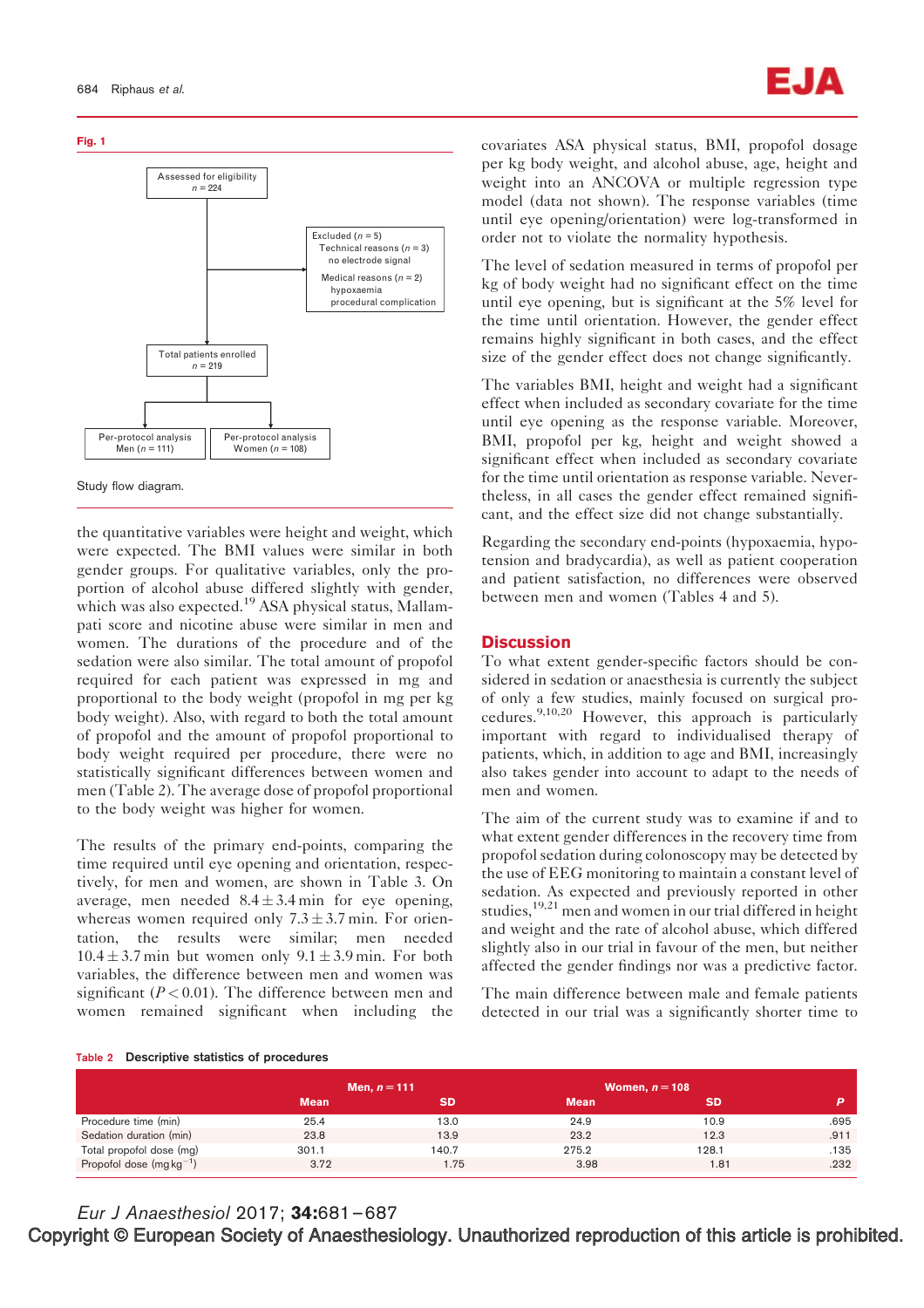Table 3 The primary end-point: times to eye opening and complete orientation

|                                | Men, $n = 111$ |     | Women, $n = 108$ |     |      |               |
|--------------------------------|----------------|-----|------------------|-----|------|---------------|
|                                | <b>Mean</b>    | SD  | <b>Mean</b>      |     |      | <b>Effect</b> |
| Time to eye opening (min)      | 8.4            | 3.4 | 7.3              | 3.7 | .005 | 0.218         |
| Time to full orientation (min) | 10.4           | 3.7 | 9.7              | 3.9 | .008 | 0.206         |

Bold values signifies statistically significant.

open the eyes and to full orientation after the procedure for women, although female patients needed slightly more propofol than men.

These results are compatible with the data from Wilhelm et  $al$ ,<sup>20</sup> who investigated the influence of gender on propofol consumption and recovery times in minor orthopaedic surgery. In that study, 60 male and 60 female patients with an average age of 44 years randomly received propofol–remifentanil anaesthesia by target-controlled infusions (TCI) either controlled by EEG monitoring or only by clinical parameters (standard group). In the standard group, consumption of propofol was nearly identical for male and female patients, but recovery times were significantly longer in the male group. However, in EEGguided groups, propofol consumption was less for male patients, whereas recovery times were slightly longer than in female patients. In addition, female patients needed higher propofol TCI concentrations to reach the same EEG values compared with men.

A further study by Haensch et  $al^{10}$  retrospectively examined the amount of propofol required in 239 women and 417 men with a mean age of 52 years, who underwent various surgical procedures under EEG-monitored anaesthesia with remifentanil and propofol. The authors observed that a significantly higher dose of propofol was needed to maintain the predefined narcotic stage in women. However, the time to extubation was significantly shorter in women than in men. These results correspond with our observation on the primary endpoint (waking time), which was also significantly shorter in women than in men.

It may be argued that maintaining a constant propofol plasma concentration with intermittent bolus injections is impossible, that it is probable that the patient was constantly on an 'up and down' curve for propofol concentration and that a TCI system would probably be more accurate in keeping the patients at a constant propofol

Table 4 Secondary end-points: hypoxaemia, increase in oxygen flow, hypotension and bradycardia

|                                                  | <b>Men</b><br>n | <b>Women</b><br>n | P     | <b>Effect</b> |
|--------------------------------------------------|-----------------|-------------------|-------|---------------|
| Hypoxaemia $(SpO2< 90%)$                         | 2               | 4                 | .441  | 2.089         |
| Increased oxygen flow $(>21$ min <sup>-1</sup> ) | 15              | 9                 | .281  | 0.583         |
| Assisted ventilation                             |                 | O                 | 1.000 | 0.000         |
| Hypotension (SBP < 90 mmHg)                      | 27              | 15                | .059  | 0.503         |
| Bradycardia $(<50$ bpm)                          | з               | 2                 | 1.000 | 0.680         |

concentration. However, such an argument can neither be excluded nor confirmed. Although administration of propofol by infusion pump is currently the method most often used to maintain total intravenous anaesthesia worldwide, there are only a few studies of its use during sedation for endoscopy. A randomised, comparative trial by our working group evaluating propofol administration techniques (infusion pump versus intermittent bolus administration) during interventional endoscopy showed no relevant difference regarding the efficacy of sedation or in terms of adverse reactions.<sup>22</sup> Total propofol doses were comparable and both sedation regimens allowed good and nearly identical controllability of propofol sedation. However, recovery time was significantly slower and hypotension tended to occur more often in the infusion pump group. Moreover, in that group, administration of additional propofol boluses was needed in 10% of patients due to involuntary patient movements (median of four boluses per patient with a range of two to six boluses). The advantage of the individual control of propofol sedation with bolus injection (reflecting daily routine in most countries) is demonstrable in endoscopic procedures with rather short interventions (procedure time in the current study averaged 23 min), compared with the regularly used TCI for long-term surgical interventions under general anaesthesia.

Comparing our data, we also noticed a higher consumption of propofol. However, the additional consumption per kg body weight of women in total was relatively low  $(3.72 \pm 1.75 \text{ mg kg}^{-1} \text{ in men and } 3.98 \pm 1.80 \text{ mg kg}^{-1} \text{ in}$ women) and not statistically significant. This may be a consequence of the older patient group in our trial. In the study by Haensch et al.,  $^{10}$  a decrease in propofol dosage of 0.46 mg kg<sup>-1</sup> h<sup>-1</sup> per decade of life in women and  $0.28 \text{ mg} \text{ kg}^{-1} \text{ h}^{-1}$  in men was reported. The relatively high age of our study population, with a mean age of 65 years, represents the mean population treated in our hospital and in other primary and secondary care hospitals across Germany.<sup>23</sup>

|              |  |  | Table 5 Descriptive statistics of patient cooperation and patient |  |
|--------------|--|--|-------------------------------------------------------------------|--|
| satisfaction |  |  |                                                                   |  |

|                            | <b>Men</b>  |           | <b>Women</b> |           |      |
|----------------------------|-------------|-----------|--------------|-----------|------|
|                            | <b>Mean</b> | <b>SD</b> | Mean         | <b>SD</b> |      |
| Cooperation (VAS 1 to 10)  | 9.3         | 1.3       | 9.2          | 1.0       | .190 |
| Satisfaction (VAS 1 to 10) | 9.5         | 0.9       | 9.5          | 0.8       | .674 |

VAS, visual analogue scale.

Eur J Anaesthesiol 2017; 34:681–687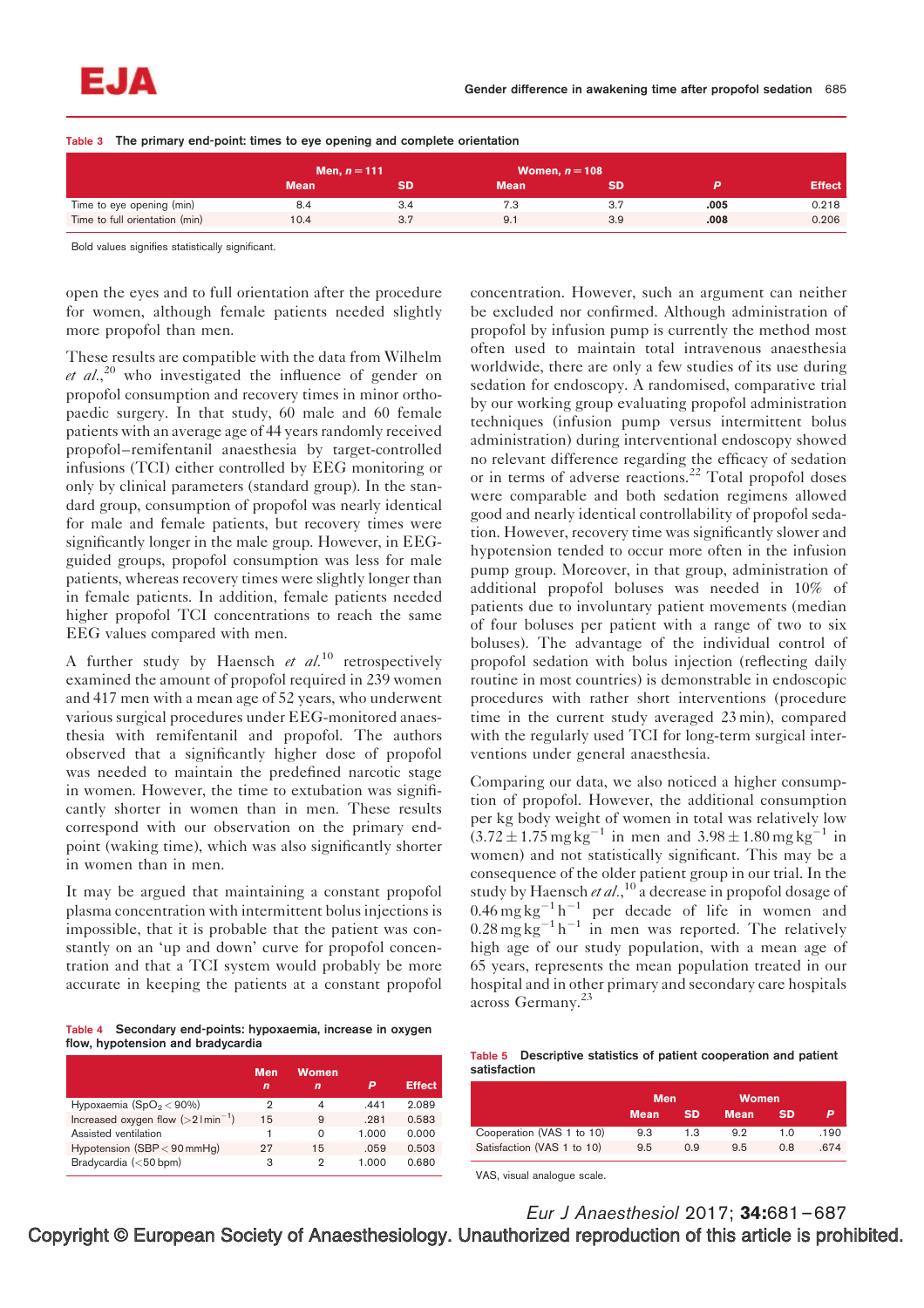Maeda et al.<sup>9</sup> investigated 125 patients undergoing dental implant-related surgery with intravenous propofol sedation under EEG monitoring and showed that women required a higher rate of propofol infusion to maintain a predefined sedation level. However, they found that the age correlated significantly with the primary end-point (total propofol amount), but was not an independent prediction value and a disturbance factor when looking at gender. In contrast, in our trial, eye opening and orientation times remained significantly different between sexes even if co-variated with height and body weight.

Both in our study  $(n = 219)$  and in the study by Maeda *et al.*<sup>9</sup> ( $n = 125$ ), the number of patients was much lower than in the study by Haensch et al.<sup>10</sup> ( $n = 656$ ), which might be the reason for the undetectable correlation between age, sex and propofol dose due to a potential lack of power. The effect seen by Haensch et  $al$ ,  $10$ , suggesting that women needed more sedative, could not be repeated but our findings are generally comparable regarding a faster recovery time in women.

Our results might be best explained by genderdependent differences in pharmacokinetics and pharmacodynamics for opioids, muscle relaxants and intravenous anaesthetics as demonstrated in previous studies,  $24,25$ which also specifically investigated propofol. The faster recovery time may be the result of a lower plasma concentration of propofol in 10% of women, as reported in a study by Vuyk et al.<sup>26</sup> It was also shown in a study by Hoymork and Raeder<sup>27</sup> that, after the interruption of propofol administration, the propofol plasma concentration in women fell significantly faster than in men  $(P = 0.001)$ . This observation was further investigated in a study by Choong et  $al^{28}$  dealing with the influence of sex on propofol metabolism. Significant differences were found in the concentration of glucuronidated degradation products in women and men under continuous propofol TCI.

This data was confirmed by a study by Loryan et al.,<sup>29</sup> in which significantly higher concentrations of glucuronidated propofol were measured in females. The CYP2B6 concentration (a degradation enzyme of propofol which is one of the cytochrome P450 enzymes responsible for the oxidative metabolism of drugs) was 1.9-fold higher in the liver of women than in men  $(P = 0.035)$ .

Regarding the overall dose of propofol, our study reveals a trend towards higher doses in women (based on the dose per kg body weight), although the difference was NS. This difference is more pronounced in published studies of younger patients.<sup>9,10,20</sup> This may have been due to the age-dependent and gender-dependent sensitivity to propofol reported by Haensch  $et \ al^{10}$  Both sexes need smaller doses in old age, but this effect is more pronounced in women as they age. Maeda  $et al.^9$  could not establish a statistical correlation between age and sex in their trial. However, in our study, the average age of patients (65 years) is significantly higher than in the studies cited.<sup>9,10,20</sup>

A possible explanation for the higher dosages is the higher fat content of the total body weight in women, with lower total body water content. $30$  The very high lipophilicity of propofol leads to a higher distribution volume per kg of body weight and therefore a lower plasma concentration, which must be compensated with a higher dosage. However, these effects are not pronounced in the 'steady-state' phase in a continuous infusion, such as those used in anaesthesia and intensive care medicine, as a compensation of the concentration has already taken place in the different compartments.<sup>20</sup>

Decisive here is the elimination of propofol and thus the differences in the rate of metabolism. This differs in the context of sedation in gastrointestinal endoscopy with the administration of propofol boluses. There may not be a 'steady-state' in the brevity of time, and the effects of the distribution of propofol on the increased fat content in women might be important.

In addition, the very high inter-individual variation of the effect of propofol should be considered in view of possible implications of the recovery time and higher total amount of propofol for sedation in women's endoscopy.<sup>31</sup> Pleym *et al.*<sup>32</sup> have discussed a possible reduction of propofol of 30 to 40% for sedation of men. As stated in their survey article from 2003, men seem be more sensitive to propofol than women.

Our study does have some limitations. Mixed clinical impressions and Narcotrend observations gave a good and reliable impression of the patients undergoing colonoscopy. They offered objective judgement on awakeness. However, other patient medication was not fully assessed and could have had an influence on the study outcomes. In light of the population age, typical gender-specific CYP-altering contraceptive medication could be excluded, but antihormonal treatment could not.

A sole focus on the Narcotrend monitor may have meant that both sexes were not at the same level of sedation at the end of the procedure. This might theoretically result in slight differences in recovery. Therefore, according to the definition of the ASA, all patients were clinically held in a level of deep sedation. The observed gender effect might not exist in all ages. There could be a different or stronger finding in a younger population, or in critically ill patients. Other, yet unknown, factors, including environmental and social factors (e.g. distress before colonoscopy), might have had an influence on our observation. Current findings $33$  suggest that social and environmental factors have an impact and should be considered in further trials.

## **Conclusion**

To allow the most secure and effective sedation for gastrointestinal endoscopy to be individualised to each

Copyright © European Society of Anaesthesiology. Unauthorized reproduction of this article is prohibited. Eur J Anaesthesiol 2017; 34:681–687